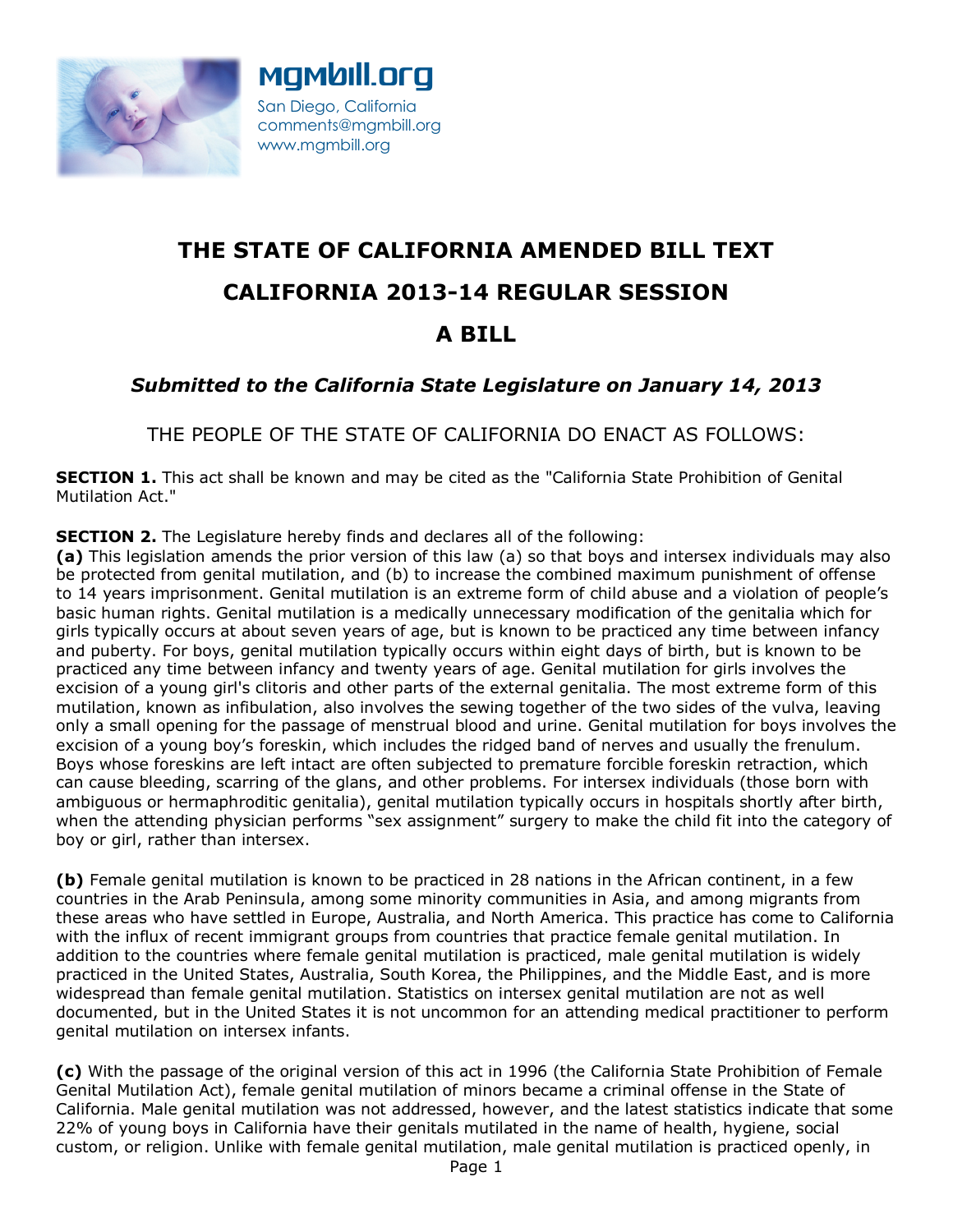

San Diego, California comments@mgmbill.org www.mgmbill.org

mgmbill.org

both hospitals and religious ceremonies, without regard to the physical and psychological harm that it causes each of its victims. Intersex genital mutilation was also not addressed. The Intersex Society of North America estimates that the number of "normalizing" genital mutilations is roughly 1 or 2 per 1,000 births, with approximately 1 in 1,666 births being classified as intersexed.

**(d)** Genital mutilation constitutes a major health risk to all people, with lifelong physical, psychological, and human rights consequences. Complications due to female genital mutilation include shock, hemorrhage, infection, tetanus and septicemia from unsterilized instruments, bladder infection, and even death. Long-term complications include sexual dysfunction, chronic vaginal and uterine infections, severe pain during urination, menstruation, and sexual intercourse, obstetric complications due to obstruction of the birth canal by scar tissue, and lifelong psychological trauma. For the obstructed infant, labor can lead to brain damage or death. Complications due to male genital mutilation include hemorrhage, infection, excessive skin loss, skin bridges, glans deformation, bowing, meatal stenosis, loss of penis, and death. Long term complications include sexual dysfunction, loss of sexual sensitivity, increased friction and pain during sexual intercourse, and lifelong psychological trauma. The complications of intersex genital mutilation are similar to, and may be even more traumatic than, the complications of female and male genital mutilation.

**(e)** This 4,000-year-old cultural practice is not a requirement of any major religion. According to the World Health Organization, most families allow their daughters to undergo female genital mutilation out of fear that no man will want to marry an "uncircumcised" woman and that she will be ostracized from the community. Further, some women believe that clitoridectomy or infibulation are not only more hygienic, but will also increase a woman's fertility. In some tribes, infibulation is performed to protect family lineage through ensuring that wives are virgins at marriage and that the children are verifiably the men's descendants. For boys, circumcision is encouraged so that boys will look like others in their community, so they will look the same as their father, and so they will have a penis that is perceived to be more hygienic. In religious circumcisions, male genital mutilation is typically encouraged as a "covenant of blood", and as a way to predetermine the religion of the child. To the extent that intersex children are circumcised for religious reasons, quite often it is based on whether the child is perceived to be "more male" or "more female".

**(f)** The World Health Organization, which urges the elimination of female genital mutilation, estimates that 2,000,000 girls undergo female genital mutilation each year. Worldwide, approximately 128,000,000 girls and women, now living, have been subject to the procedure. The National Organization to Halt the Abuse and Routine Mutilation of Males estimates that 13,000,000 boys undergo male genital mutilation each year. Worldwide, approximately 650,000,000 boys and men, now living, have been subject to the procedure. As stated in section (c), The Intersex Society of North America estimates the number of genital mutilations at roughly 1 or 2 per 1,000 births.

**(g)** It is time for this state to join with genital integrity and human rights organizations to condemn this harmful and outdated procedure. The state must take a proactive role to prevent these mutilations through education and outreach activities to make all state citizens aware of California laws, standards, and expectations for child protection. Heightened awareness among child protective services workers, health care providers, educators, and law enforcement personnel will also aid in achieving this end. Finally, criminal investigations and prosecutions should be carried out, when necessary, to send a strong message that California abhors this practice and views its abolition as paramount to the health and welfare of these young children.